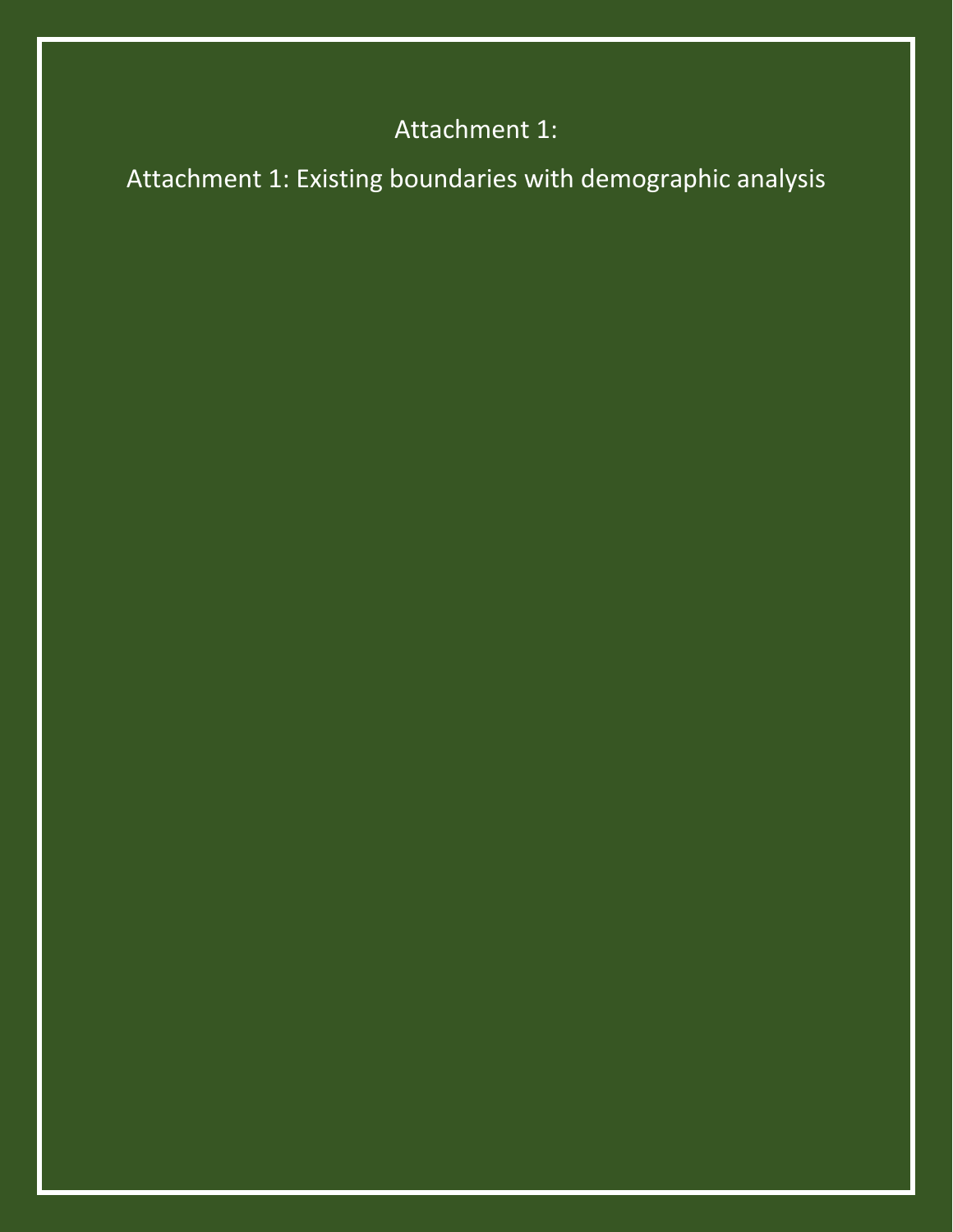### Attachment 1

## Existing Districts with 2020 Census Data Analysis



|                         |                                |         |                                 |                     | CVAP19 |                 |             | CVAP19   | CVAP19       |          | CVAP19                            |        |
|-------------------------|--------------------------------|---------|---------------------------------|---------------------|--------|-----------------|-------------|----------|--------------|----------|-----------------------------------|--------|
|                         | <b>Total</b>                   | Raw     | %                               | <b>CVAP*19 NL**</b> |        | CVAP19          | <b>CVAP</b> | Not      | <b>NL</b>    | CVAP19   | <b>NL</b>                         | CVAP19 |
| <b>District</b>         |                                |         | Population Deviation Population | Total               | White  | <b>NL Black</b> | Hispanic    | Hispanic | AIAN***      |          | <b>NL ASIAN Hawaiian NL Other</b> |        |
| <b>DISTRICT 1</b>       | 11371                          | 379     | 3.4%                            | 6642                | 2729   | 72              | 3382        | 3320     | 23           | 446      | 0                                 | 32     |
| <b>DISTRICT 2</b>       | 11964                          | 972     | 8.8%                            | 6429                | 2054   | 472             | 3625        | 2758     | 42           | 18       |                                   | 31     |
| <b>DISTRICT 3</b>       | 9700                           | $-1292$ | $-11.8%$                        | 3879                | 800    | 109             | 2804        | 1065     | 15           | 87       | 0                                 | 13     |
| <b>DISTRICT 4</b>       | 10640                          | $-352$  | $-3.2%$                         | 4135                | 928    | 160             | 2834        | 1262     | 49           | $\Omega$ | 0                                 | 16     |
| <b>DISTRICT 5</b>       | 9382                           | $-1610$ | $-14.6%$                        | 3501                | 544    | 590             | 2283        | 1240     | 3            | 26       | 0                                 | 33     |
| <b>DISTRICT 6</b>       | 12897                          | 1905    | 17.3%                           | 5522                | 1017   | 407             | 3957        | 1540     | $\mathbf{1}$ | 61       | 0                                 | 1      |
|                         |                                |         |                                 |                     |        |                 |             |          |              |          |                                   |        |
| <b>Total Populatio</b>  | 65954                          |         |                                 |                     |        |                 |             |          |              |          |                                   |        |
| <b>Ideal Population</b> | 10992.3                        |         |                                 |                     |        |                 |             |          |              |          |                                   |        |
|                         |                                |         |                                 |                     |        |                 |             |          |              |          |                                   |        |
| <b>Total deviation</b>  | 31.90%                         |         |                                 |                     |        |                 |             |          |              |          |                                   |        |
|                         |                                |         |                                 |                     |        |                 |             |          |              |          |                                   |        |
| $*CVAP =$               | Citizen Voting Age Population  |         |                                 |                     |        |                 |             |          |              |          |                                   |        |
| $**NL =$                | Non-Latino                     |         |                                 |                     |        |                 |             |          |              |          |                                   |        |
| $***AIAN =$             | American Indian Alaskan Native |         |                                 |                     |        |                 |             |          |              |          |                                   |        |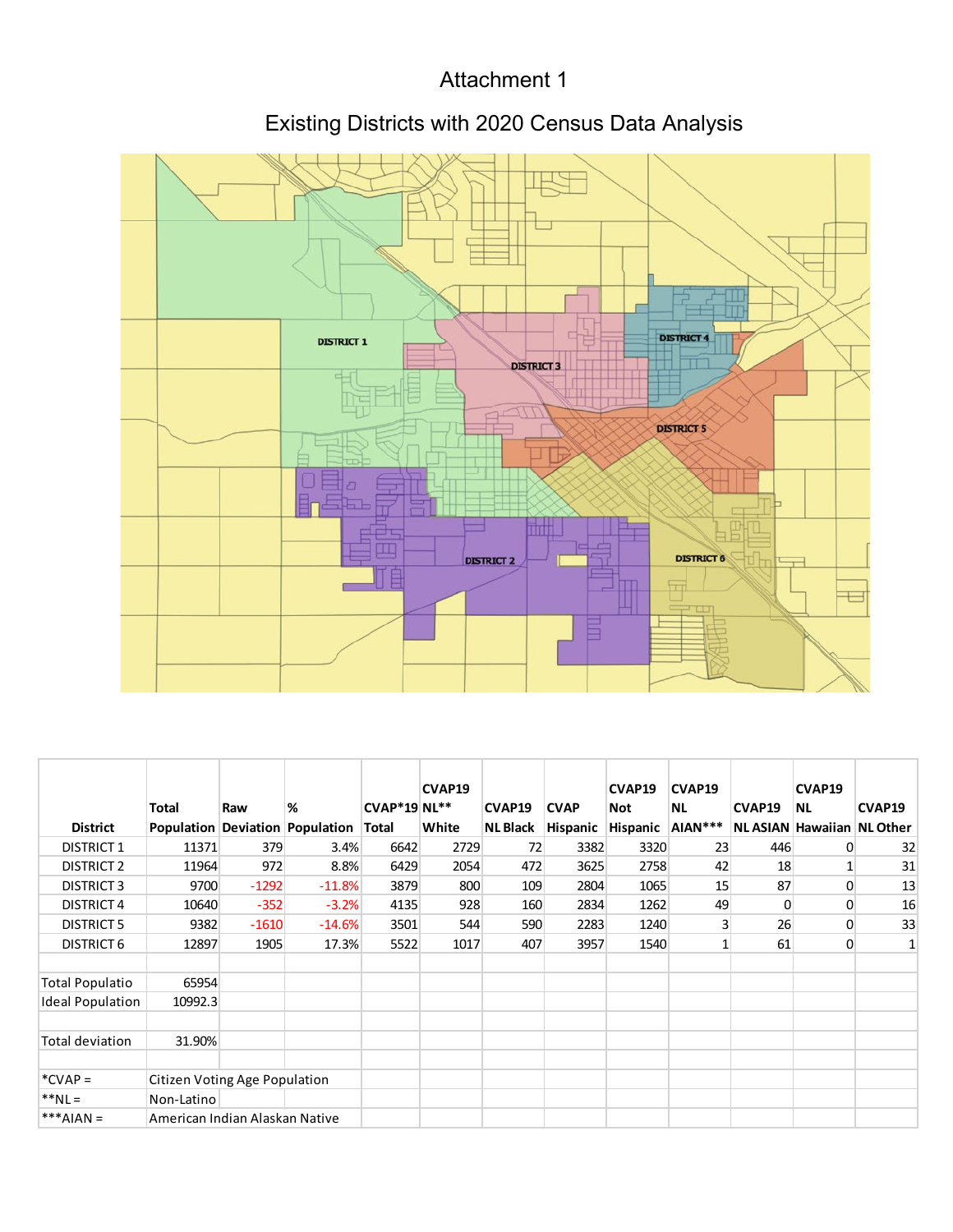# Attachment 2:

Proposed map options with demographic analysis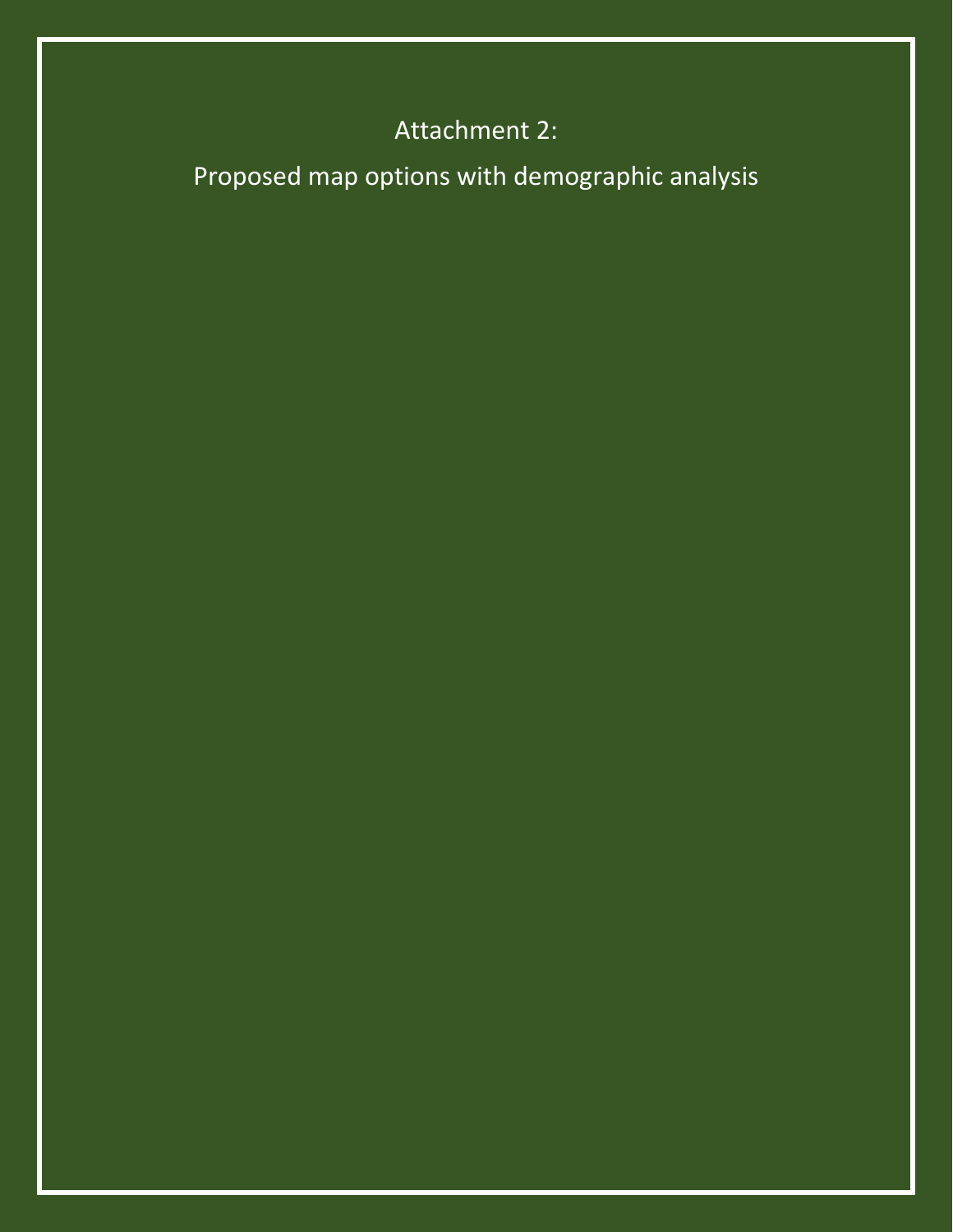#### Attachment 2

## Proposed Map Option 1 with 2020 Census Data Analysis



|                     |                   |                  |                  |              | <b>CVAP 19</b> |                 |                                |                        | <b>CVAP 19</b> | CVAP <sub>19</sub> |                          |
|---------------------|-------------------|------------------|------------------|--------------|----------------|-----------------|--------------------------------|------------------------|----------------|--------------------|--------------------------|
|                     | <b>Total</b>      | Raw              | %                | $CVAP*19$    | $NL**$         | <b>CVAP 19</b>  | CVAP <sub>19</sub>             | CVAP <sub>19</sub>     | <b>NL</b>      | <b>NL</b>          | <b>CVAP<sub>19</sub></b> |
| <b>District</b>     | <b>Population</b> | <b>Deviation</b> | <b>Deviation</b> | <b>Total</b> | White          | <b>Hispanic</b> | <b>NL Black</b>                | <b>NLASIAN AIAN***</b> |                | Hawaiian Other     |                          |
| 1                   | 11208             | 110              | 0.99%            | 6346         | 38.81%         | 53.20%          | 2.17%                          | 4.85%                  | 0.69%          | 0.00%              | 1.90%                    |
| $\overline{2}$      | 11277             | 179              | 1.61%            | 5938         | 37.17%         | 52.91%          | 7.07%                          | 0.76%                  | 1.58%          | 0.00%              | 2.25%                    |
| 3                   | 10882             | $-216$           | $-1.95%$         | 4631         | 23.41%         | 68.00%          | 2.44%                          | 5.16%                  | 0.52%          | $0.00\%$           | 1.74%                    |
| 4                   | 11013             | $-85$            | $-0.77%$         | 4228         | 23.20%         | 68.21%          | 5.25%                          | 0.00%                  | 2.18%          | 1.06%              | 3.15%                    |
| 5                   | 11106             | 8                | $0.07\%$         | 3993         | 15.20%         | 67.64%          | 15.40%                         | 0.33%                  | 0.65%          | $0.00\%$           | 3.61%                    |
| 6                   | 11105             | 7                | 0.06%            | 4803         | 18.20%         | 72.35%          | 7.47%                          | 1.46%                  | 0.25%          | $0.00\%$           | 3.08%                    |
|                     |                   |                  |                  |              |                |                 |                                |                        |                |                    |                          |
|                     |                   |                  |                  |              |                |                 |                                |                        |                |                    |                          |
| Total               |                   |                  |                  |              |                |                 |                                |                        |                |                    |                          |
| Population          | 66591             |                  |                  | $*CVAP =$    |                |                 | Citizen Voting Age Population  |                        |                |                    |                          |
|                     |                   |                  |                  | $**NL =$     | Non-Latino     |                 |                                |                        |                |                    |                          |
| Ideal               | 11098             |                  |                  | $***AIAN =$  |                |                 | American Indian Alaskan Native |                        |                |                    |                          |
|                     |                   |                  |                  |              |                |                 |                                |                        |                |                    |                          |
| <b>Total Devial</b> | 3.56%             |                  |                  |              |                |                 |                                |                        |                |                    |                          |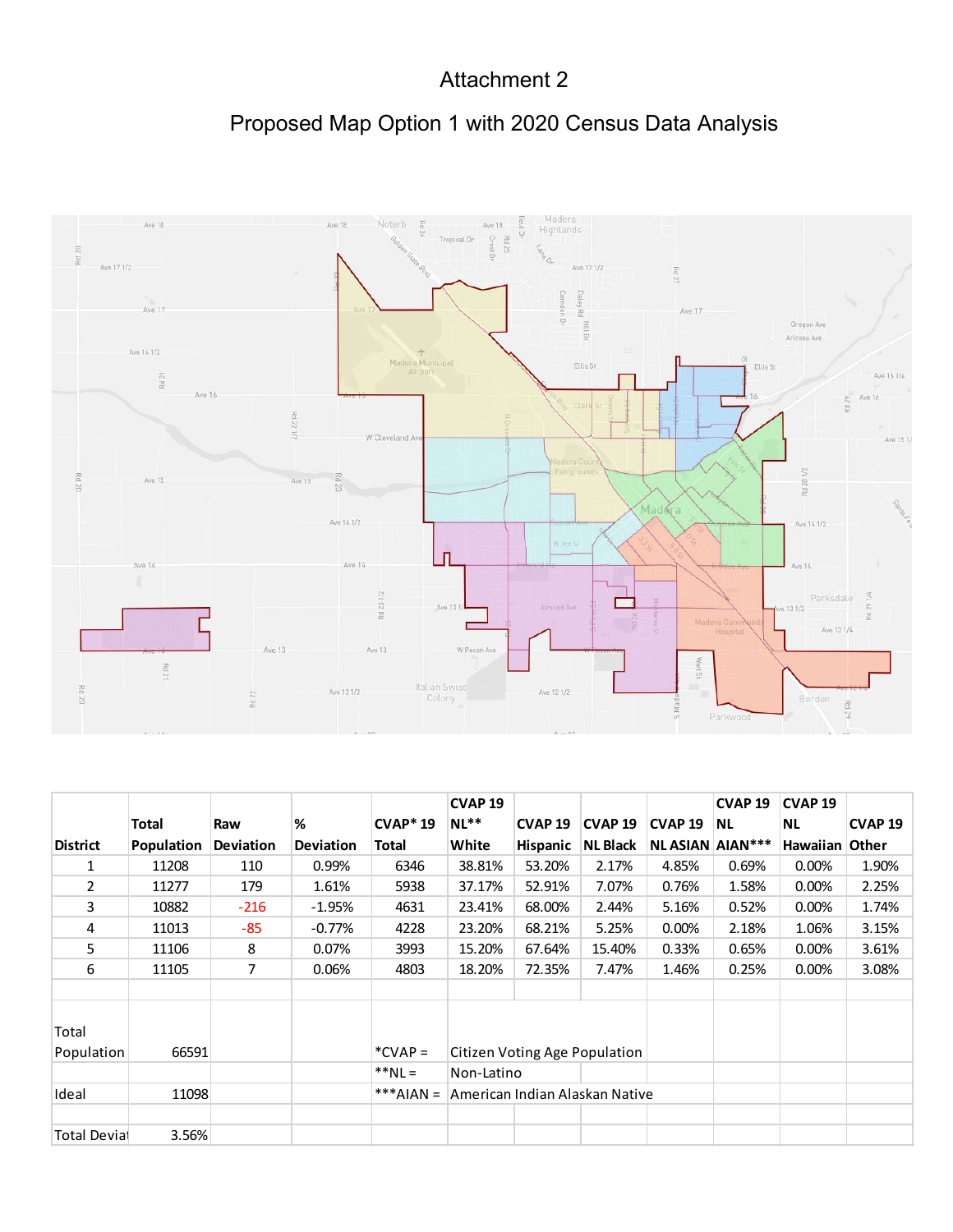## Proposed Map Option 2 with 2020 Census Data Analysis



|                 |                   |           |                       |                | <b>CVAP 19</b> |                                          |                    |                               | <b>CVAP19</b> | <b>CVAP<sub>19</sub></b> |                          |
|-----------------|-------------------|-----------|-----------------------|----------------|----------------|------------------------------------------|--------------------|-------------------------------|---------------|--------------------------|--------------------------|
|                 | <b>Total</b>      | Raw       | %                     | <b>CVAP*19</b> | $NL**$         | CVAP <sub>19</sub>                       | CVAP <sub>19</sub> | <b>CVAP19</b>                 | NL.           | <b>NL</b>                | <b>CVAP<sub>19</sub></b> |
| <b>District</b> | <b>Population</b> | Deviation | <b>Devation Total</b> |                | White          | <b>Hispanic</b>                          |                    | NL Black   NL ASIAN   AIAN*** |               | Hawaiian Other           |                          |
|                 |                   |           |                       |                |                |                                          |                    |                               |               |                          |                          |
| 1               | 10674             | -424      | $-3.82%$              | 6405           | 41.62%         | 49.26%                                   | 4.36%              | 2.73%                         | 1.37%         | 0.00%                    | 1.64%                    |
| $\overline{2}$  | 11283             | 185       | 1.66%                 | 5472           | 34.45%         | 58.66%                                   | 5.43%              | 0.57%                         | 0.82%         | 0.00%                    | 2.33%                    |
| 3               | 11446             | 348       | 3.13%                 | 5042           | 24.89%         | 64.76%                                   | 2.24%              | 7.26%                         | 0.48%         | 0.00%                    | 2.10%                    |
| 4               | 11013             | -85       | $-0.77%$              | 4228           | 23.20%         | 68.21%                                   | 5.25%              | 0.00%                         | 2.18%         | 1.06%                    | 3.15%                    |
| 5               | 11114             | 16        | 0.14%                 | 4264           | 17.35%         | 66.30%                                   | 14.02%             | 0.77%                         | 0.75%         | 0.00%                    | 2.94%                    |
| 6               | 11061             | $-37$     | $-0.34%$              | 4528           | 15.22%         | 74.78%                                   | 7.91%              | 1.55%                         | 0.24%         | 0.00%                    | 3.65%                    |
|                 |                   |           |                       |                |                |                                          |                    |                               |               |                          |                          |
| Total           |                   |           |                       |                |                |                                          |                    |                               |               |                          |                          |
| Population      | 66591             |           |                       | $^*$ CVAP =    |                | Citizen Voting Age Population            |                    |                               |               |                          |                          |
|                 |                   |           |                       | $**NL =$       | Non-Latino     |                                          |                    |                               |               |                          |                          |
| Ideal           | 11098             |           |                       |                |                | ***AIAN = American Indian Alaskan Native |                    |                               |               |                          |                          |
|                 |                   |           |                       |                |                |                                          |                    |                               |               |                          |                          |
| Total           |                   |           |                       |                |                |                                          |                    |                               |               |                          |                          |
| Deviation       | 6.96%             |           |                       |                |                |                                          |                    |                               |               |                          |                          |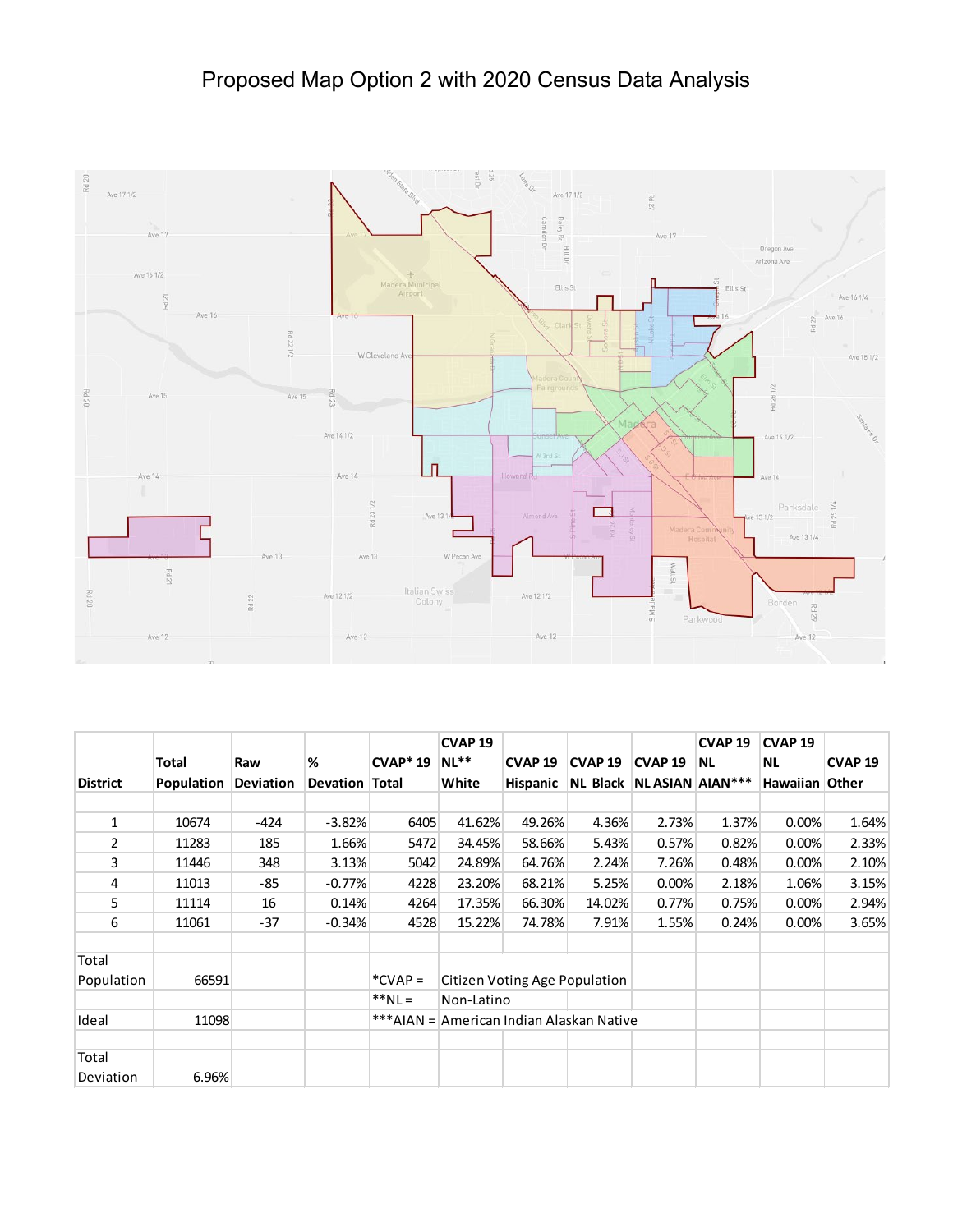

|                 |                                          |                  |            |        |                | CVAP19 |                 |             | CVAP19   | CVAP19    |                              | CVAP19                   |                            |
|-----------------|------------------------------------------|------------------|------------|--------|----------------|--------|-----------------|-------------|----------|-----------|------------------------------|--------------------------|----------------------------|
|                 | Total                                    | Raw              | %          |        | <b>CVAP*19</b> | $NL**$ | CVAP19          | <b>CVAP</b> | Not      | <b>NL</b> | CVAP19                       | NL.                      | CVAP19                     |
| <b>District</b> | Population                               | <b>Deviation</b> | Population | Latino | Total          | White  | <b>NL Black</b> | Hispanic    | Hispanic | AIAN***   |                              |                          | NL ASIAN Hawaiian NL Other |
| 1               | 11,110                                   | 6                | 0.05%      | 7,183  | 6,614          | 2,625  | 137             | 3,324       | 3,313    | 24        | 431                          | $\blacksquare$           | 35                         |
| 2               | 10,963                                   | $-142$           | $-1.27%$   | 8,216  | 5,770          | 1,856  | 406             | 3,324       | 2,425    | 41        | 17                           | 1                        | 11                         |
| 3               | 10,988                                   | $-117$           | $-1.05%$   | 9,303  | 4,533          | 1,100  | 135             | 3,119       | 1,410    | 15        | 104                          | $\blacksquare$           | 14                         |
| 4               | 11,013                                   | $-92$            | $-0.82%$   | 9,917  | 4,285          | 947    | 162             | 2,943       | 1,302    | 49        | $\qquad \qquad \blacksquare$ | $\overline{\phantom{a}}$ | 17                         |
| 5               | 11,279                                   | 175              | 1.57%      | 9,725  | 4,625          | 978    | 551             | 2,961       | 1,664    | 4         | 28                           | $\overline{\phantom{a}}$ | 49                         |
| 6               | 11,274                                   | 170              | 1.53%      | 9,403  | 4,758          | 699    | 482             | 3,476       | 1,287    | 4         | 78                           | $\overline{\phantom{a}}$ | $\mathbf{1}$               |
|                 |                                          |                  |            |        |                |        |                 |             |          |           |                              |                          |                            |
| Total           | 66,627                                   |                  |            |        |                |        |                 |             |          |           |                              |                          |                            |
| Ideal           | 11,105                                   | Deviation        | 2.85%      |        |                |        |                 |             |          |           |                              |                          |                            |
|                 |                                          |                  |            |        |                |        |                 |             |          |           |                              |                          |                            |
| $*CVAP =$       | Citizen Voting Age Population            |                  |            |        |                |        |                 |             |          |           |                              |                          |                            |
| $*h$ NL =       | Non Latino                               |                  |            |        |                |        |                 |             |          |           |                              |                          |                            |
|                 | ***AIAN = American Indian Alaskan Native |                  |            |        |                |        |                 |             |          |           |                              |                          |                            |
|                 |                                          |                  |            |        |                |        |                 |             |          |           |                              |                          |                            |